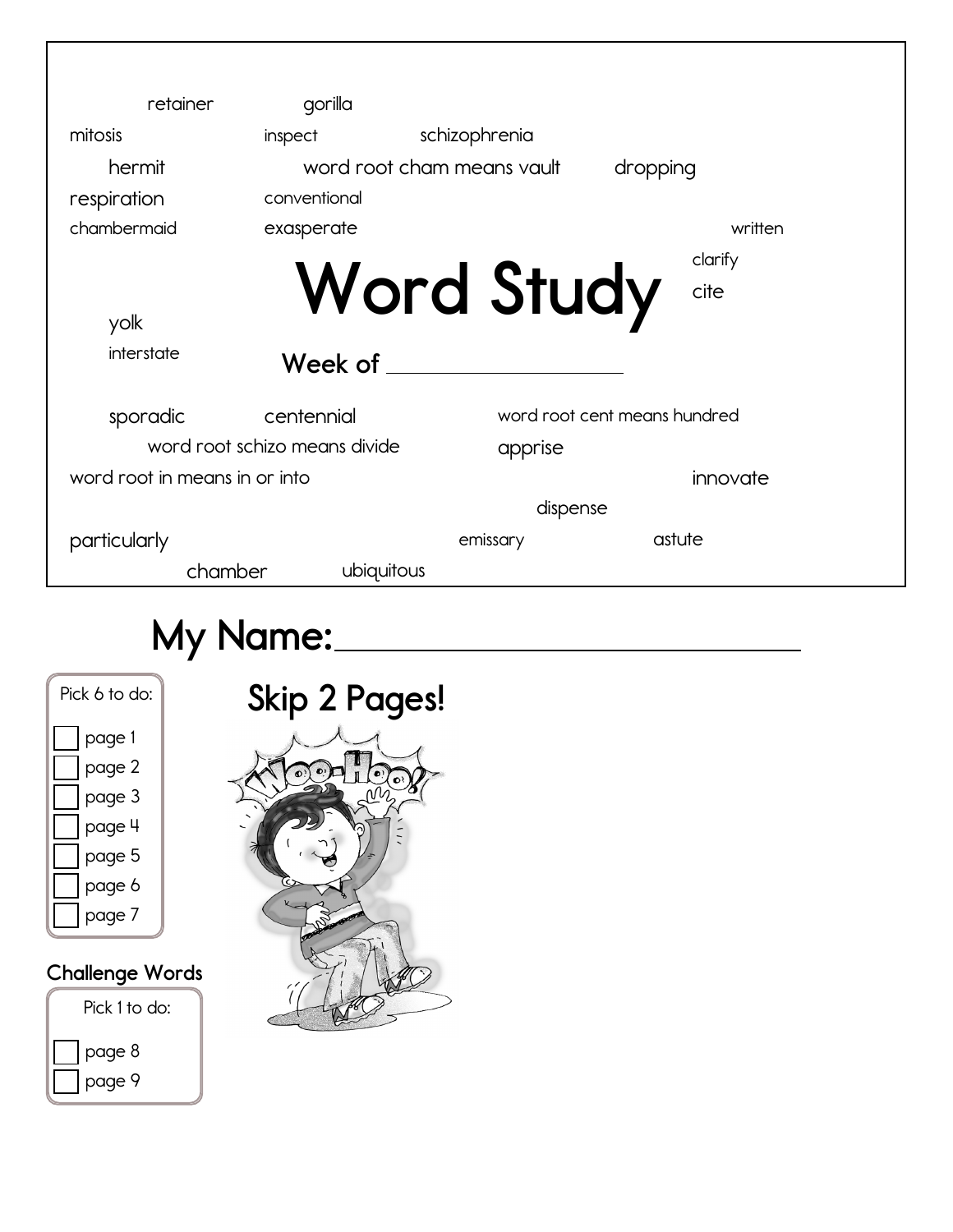

Write four words that you are unable to define.

Write ten of the most difficult words to spell.

Write ten words that you have not yet written.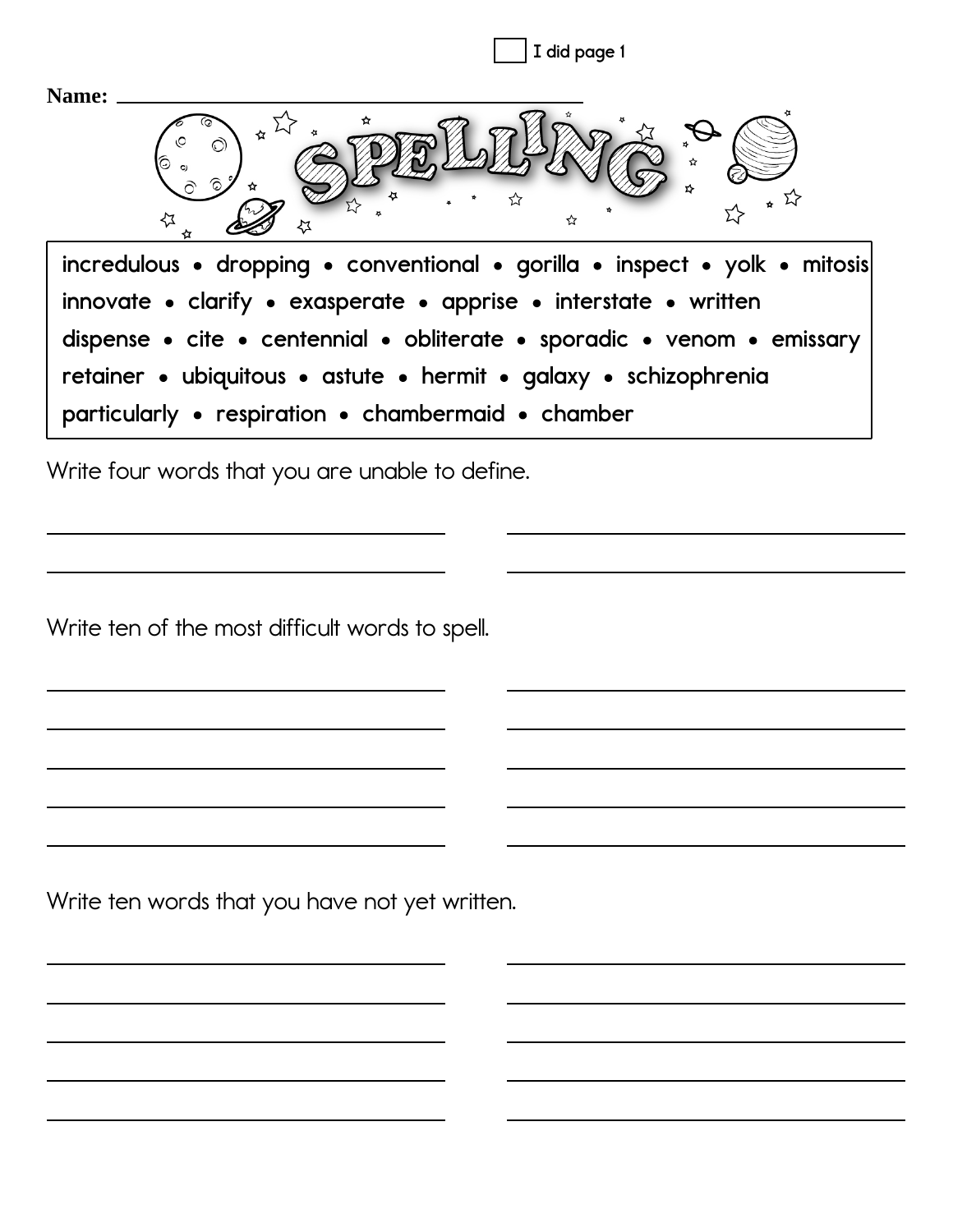edHelper

|                                                                                                |                                 |  |                                   | <b>Word Roots</b> |         |               |  |       |  |   |  |
|------------------------------------------------------------------------------------------------|---------------------------------|--|-----------------------------------|-------------------|---------|---------------|--|-------|--|---|--|
|                                                                                                |                                 |  |                                   | to Know:          |         |               |  |       |  |   |  |
| in                                                                                             |                                 |  |                                   |                   | schizo  |               |  |       |  |   |  |
| means in or into                                                                               |                                 |  |                                   |                   |         | means divide  |  |       |  |   |  |
| innovate                                                                                       |                                 |  |                                   |                   |         | schizophrenia |  |       |  |   |  |
| incredulous                                                                                    |                                 |  |                                   |                   |         |               |  |       |  |   |  |
| inspect                                                                                        |                                 |  |                                   |                   | cham    |               |  |       |  |   |  |
|                                                                                                |                                 |  |                                   |                   |         | means vault   |  |       |  |   |  |
| cent                                                                                           |                                 |  |                                   |                   |         | chambermaid   |  |       |  |   |  |
| means hundred                                                                                  |                                 |  |                                   |                   | chamber |               |  |       |  |   |  |
| centennial                                                                                     |                                 |  |                                   |                   |         |               |  |       |  |   |  |
|                                                                                                |                                 |  |                                   |                   |         |               |  |       |  |   |  |
| Vocabulary is confusing. Get to the root of the problem with word roots! Here are the answers: |                                 |  |                                   |                   |         |               |  |       |  |   |  |
| cent • chambermaid • divide • innovate • cham • centennial                                     |                                 |  |                                   |                   |         |               |  |       |  |   |  |
| Word with                                                                                      | centennialfennlakn              |  |                                   |                   |         |               |  |       |  |   |  |
| <b>the root: cent</b> $k \ncth$ <b>t</b>                                                       |                                 |  |                                   |                   |         | t centenn     |  | i a l |  | d |  |
| <b>This root</b> cetet nahnmdwtcentj                                                           |                                 |  |                                   |                   |         |               |  |       |  |   |  |
| means hundred                                                                                  | $^{\dagger}$                    |  | g z n n q c t c e n e t n c e n t |                   |         |               |  |       |  |   |  |
| Word with                                                                                      | b                               |  | i izoninnovatekata                |                   |         |               |  |       |  |   |  |
| the root: in unninnovateeagaozt                                                                |                                 |  |                                   |                   |         |               |  |       |  |   |  |
| This root k z a r g c c c h a m d v p h i w e                                                  |                                 |  |                                   |                   |         |               |  |       |  |   |  |
| means vault                                                                                    | chama a y h b t h d i h h a h m |  |                                   |                   |         |               |  |       |  |   |  |
| The root: schizo i j d d e v i d e d d i v i d e d h                                           |                                 |  |                                   |                   |         |               |  |       |  |   |  |
| means                                                                                          |                                 |  | divied pvvdivide icf              |                   |         |               |  |       |  |   |  |
|                                                                                                |                                 |  |                                   |                   |         |               |  |       |  |   |  |
| Word with amdmdlchamber maidm                                                                  |                                 |  |                                   |                   |         |               |  |       |  |   |  |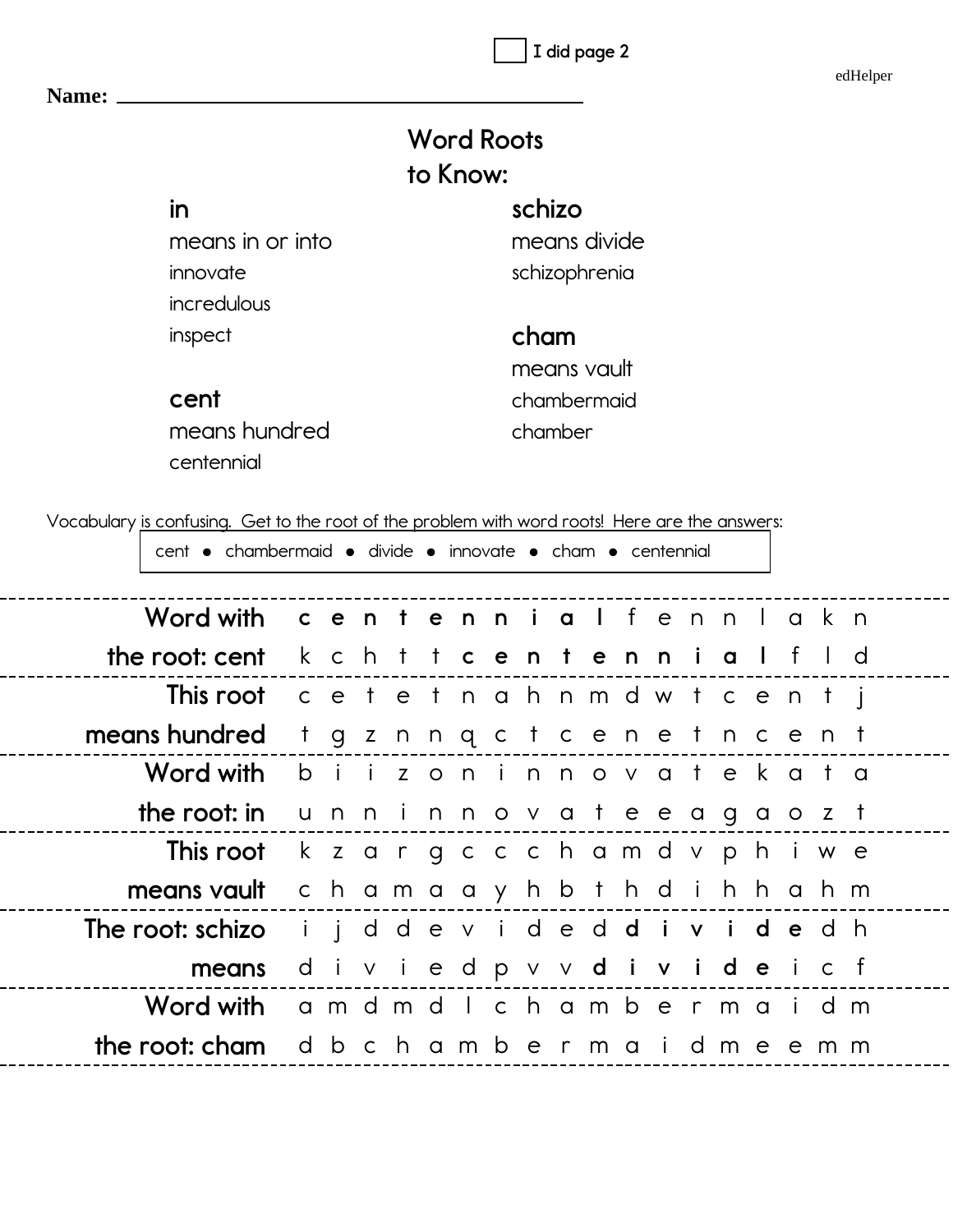edHelper

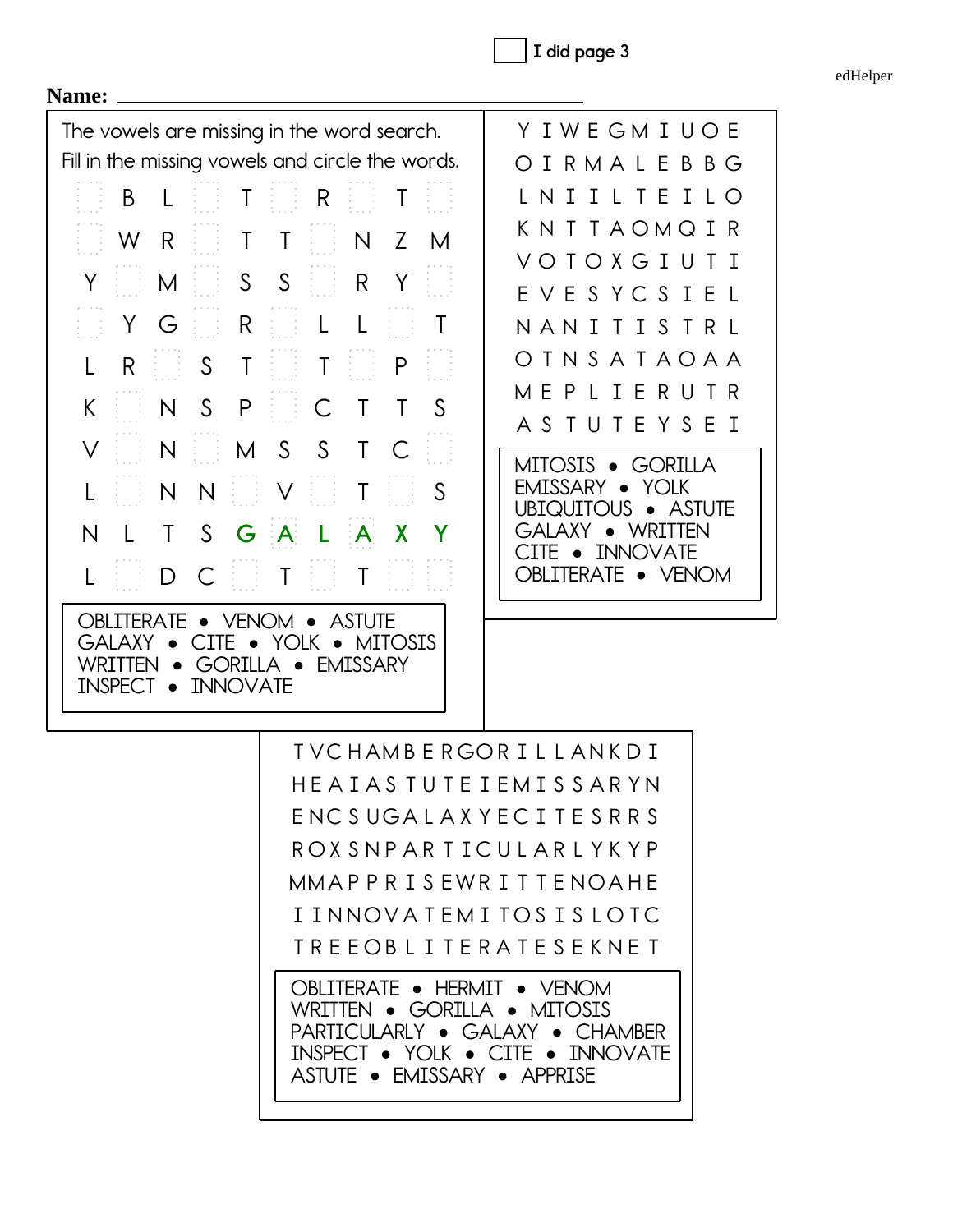

SCHIZOPHRENIA • RETAINER • INNOVATE • CHAMBER • GORILLA ASTUTE • MITOSIS • VENOM • INSPECT • CITE • EMISSARY Write each word into the puzzle. **& , 3 \* , / (**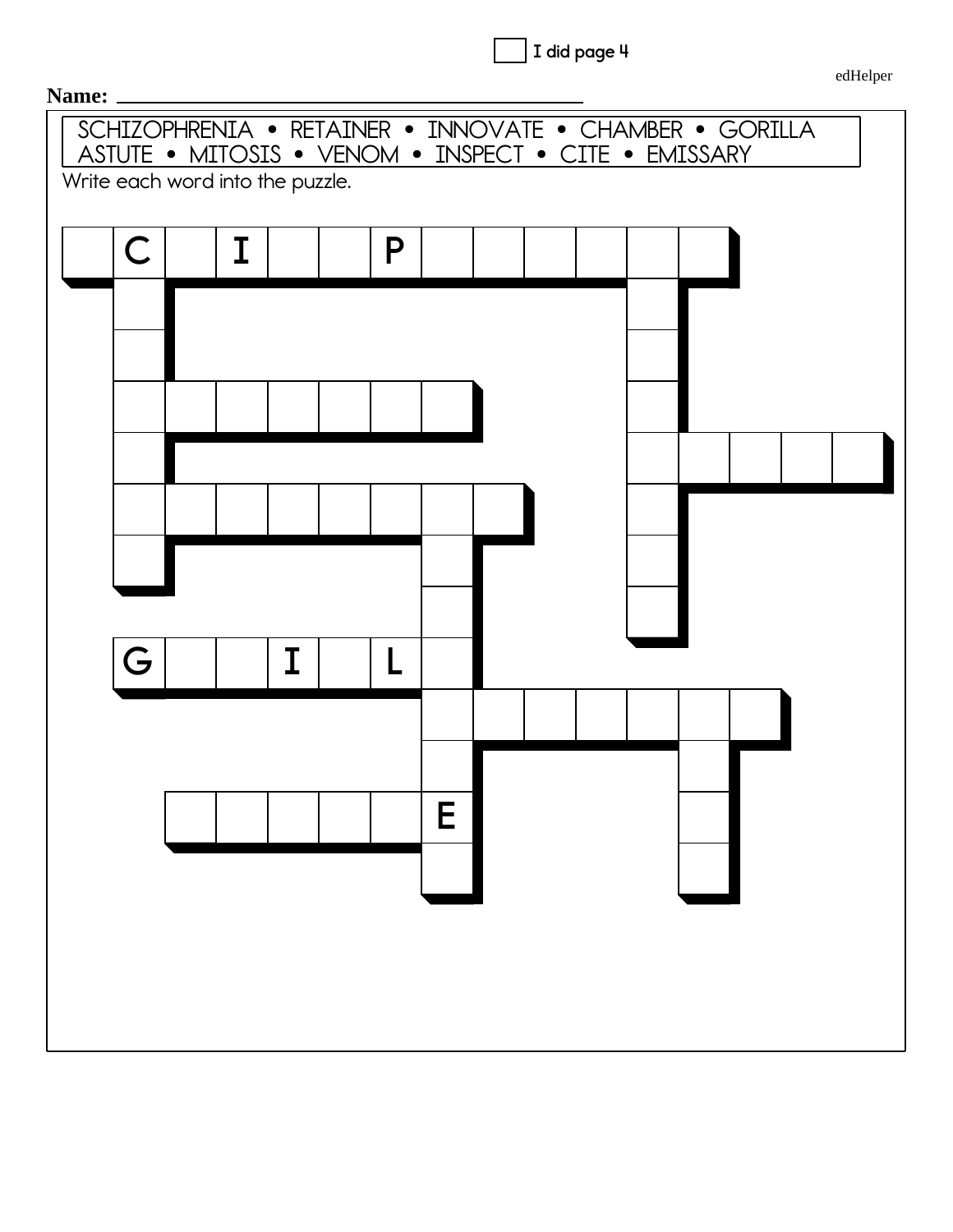|  |  | I did page 5 |  |
|--|--|--------------|--|
|--|--|--------------|--|

#### Name: \_

clarify · obliterate · exasperate · interstate · cite · venom

Each row, column, and box must have all the words from the word list. Write in the missing words.

|            | cite |            |            |         | venom |
|------------|------|------------|------------|---------|-------|
| clarify    |      | obliterate |            |         |       |
|            |      |            | exasperate | clarify |       |
| interstate |      |            |            | venom   |       |
|            |      | clarify    |            |         |       |
|            |      |            |            | cite    |       |

| 254 m, 61 mm, 567 cm, 118 km, 7 dm | Rewrite these in increasing order of length:                 |  |                |                 | $+26$   | 22       |  |
|------------------------------------|--------------------------------------------------------------|--|----------------|-----------------|---------|----------|--|
| $36 \div 12 =$                     | Emily rolls a die. What is the<br>chance of her rolling a 2? |  |                | 2 3 2<br>$+321$ |         | 51<br>13 |  |
|                                    |                                                              |  | $1 cm = 10 mm$ |                 | $5x6 =$ |          |  |
| $76,957 - 56,486 =$                |                                                              |  |                |                 |         |          |  |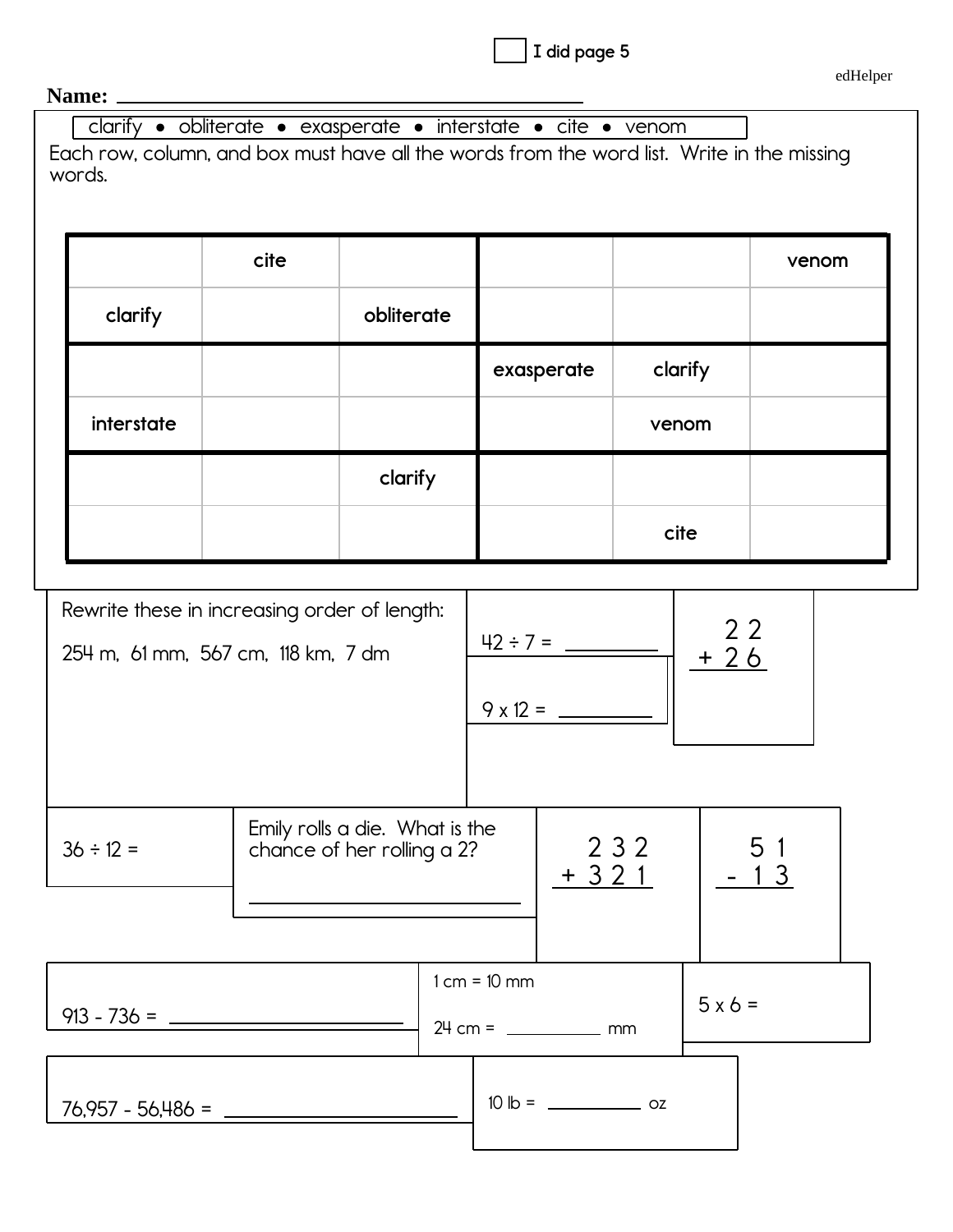| Name:                                                                                     |                                                                                |                                                                                                                                                                              | edHelper                                                                                            |
|-------------------------------------------------------------------------------------------|--------------------------------------------------------------------------------|------------------------------------------------------------------------------------------------------------------------------------------------------------------------------|-----------------------------------------------------------------------------------------------------|
|                                                                                           |                                                                                | Each of the words below starts on the number shown. A word can go up, down, left<br>(backwards), right, or in any of the diagonal directions starting from the numbered box. |                                                                                                     |
| $1. \rightarrow$ IRON<br><b>INSTEAD</b><br><b>INFLICT</b><br><b>IMPEDE</b><br><b>IDEA</b> | 2.<br><b>MOP</b><br><b>MEAN</b><br>ME<br>MOOSE<br><b>MAD</b><br><b>MAXIMUM</b> | $3. \blacktriangle$ PITY<br><b>PEDESTRIAN</b><br><b>PERFUME</b><br><b>POET</b>                                                                                               | 4.<br>DO<br><b>DELIVERY</b><br><b>DEW</b><br>$\overline{\mathsf{V}}$ DUTY<br><b>DIG</b><br>5.<br>SO |
| D<br>A                                                                                    | E<br>T<br>S<br>N                                                               | I                                                                                                                                                                            | $\triangleleft$ SLIP<br><b>SALMON</b>                                                               |
| 2                                                                                         |                                                                                | 3<br>P<br>E<br>D                                                                                                                                                             | <b>ILLUSION</b><br>6.<br>$\triangle$ IS<br>ΙT                                                       |
|                                                                                           | 6<br>I<br>A<br><sub>S</sub>                                                    | E<br>5<br>S<br>T<br>$\mathsf{R}$                                                                                                                                             | 7.<br><b>RIOT</b><br><b>ROUTE</b><br>$\rightarrow$ RIFT                                             |
| O<br>$\overline{\mathsf{N}}$                                                              | 8<br>M                                                                         | I<br>9<br>A<br>N                                                                                                                                                             | <b>ALONG</b><br>8.<br><b>LASER</b>                                                                  |
|                                                                                           |                                                                                | N<br>O                                                                                                                                                                       | 9.<br><b>ARISE</b><br><b>ACRE</b><br>AN                                                             |
| 456<br><u> 150</u>                                                                        | ANN<br>$36 \div 3 =$<br>20<br>+ 358                                            |                                                                                                                                                                              |                                                                                                     |
|                                                                                           |                                                                                |                                                                                                                                                                              |                                                                                                     |
| $63 ÷ 9 =$                                                                                | $8x9 =$                                                                        | How many kilograms are in 6,000 grams?<br>kilograms                                                                                                                          |                                                                                                     |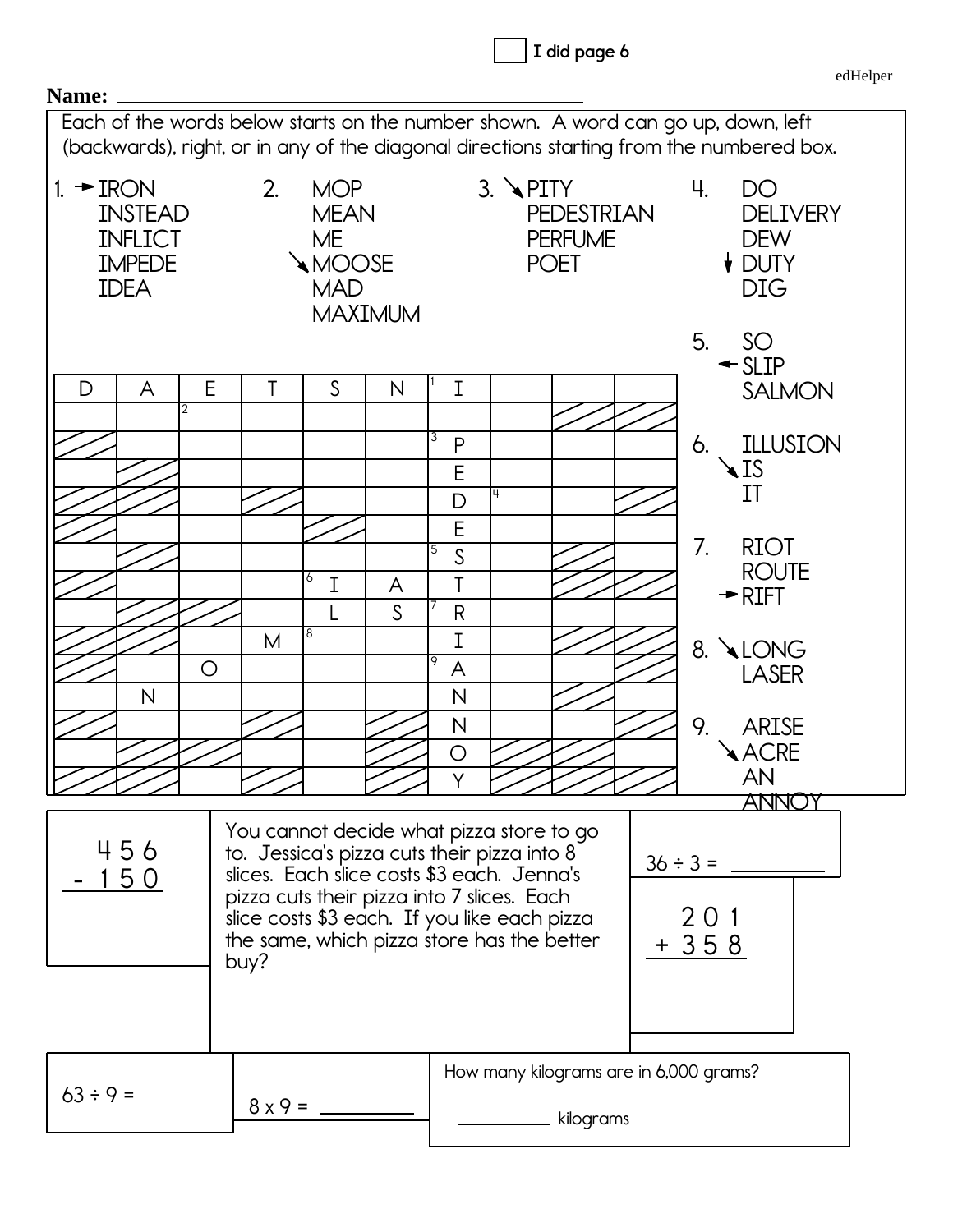|  |  |  | I did page 7 |  |
|--|--|--|--------------|--|
|--|--|--|--------------|--|

| edHelper |
|----------|
|----------|

|                                                      | Y<br>PLAINNE<br>R<br>$\subset$<br>A HOCITESUOT<br>S<br>AR I<br>MONE<br>S.<br>MAINNOVAT<br>BDCLAR<br>I. | Words can be to the RIGHT, DOWN, LEFT, or UP. Every letter is used ONCE.<br>SOILLANOITNEVNOC<br>T N E C Y O L K A<br>IUQ<br>$\mathbf{I}$<br>VRE<br>-N<br>I A<br>$\top$<br>F<br>H.<br>U<br>I F Y W R<br>$T$ T<br>I<br>MEISSCHIZOPHRENIAO | B<br>U<br>E<br>R.<br>S.<br>A<br>E<br>N R |
|------------------------------------------------------|--------------------------------------------------------------------------------------------------------|-----------------------------------------------------------------------------------------------------------------------------------------------------------------------------------------------------------------------------------------|------------------------------------------|
| Write the words found.                               | ERCO                                                                                                   | PARTICULARLYG                                                                                                                                                                                                                           |                                          |
| <b>GORILLA</b>                                       |                                                                                                        | CONVENTIONAL                                                                                                                                                                                                                            |                                          |
|                                                      |                                                                                                        |                                                                                                                                                                                                                                         |                                          |
|                                                      | 434                                                                                                    | Here is a pattern of letters:                                                                                                                                                                                                           |                                          |
| $48 \div 4$                                          | 3 1 2                                                                                                  | BFFBFFB                                                                                                                                                                                                                                 |                                          |
| $70 \div 7 =$                                        |                                                                                                        | What letter will be the 19th term in the<br>pattern?                                                                                                                                                                                    |                                          |
|                                                      |                                                                                                        |                                                                                                                                                                                                                                         |                                          |
| Write an equation to represent this:                 |                                                                                                        | 86                                                                                                                                                                                                                                      |                                          |
| The product of seven and eleven is<br>seventy-seven. |                                                                                                        | 52                                                                                                                                                                                                                                      | $11 \times 10 =$                         |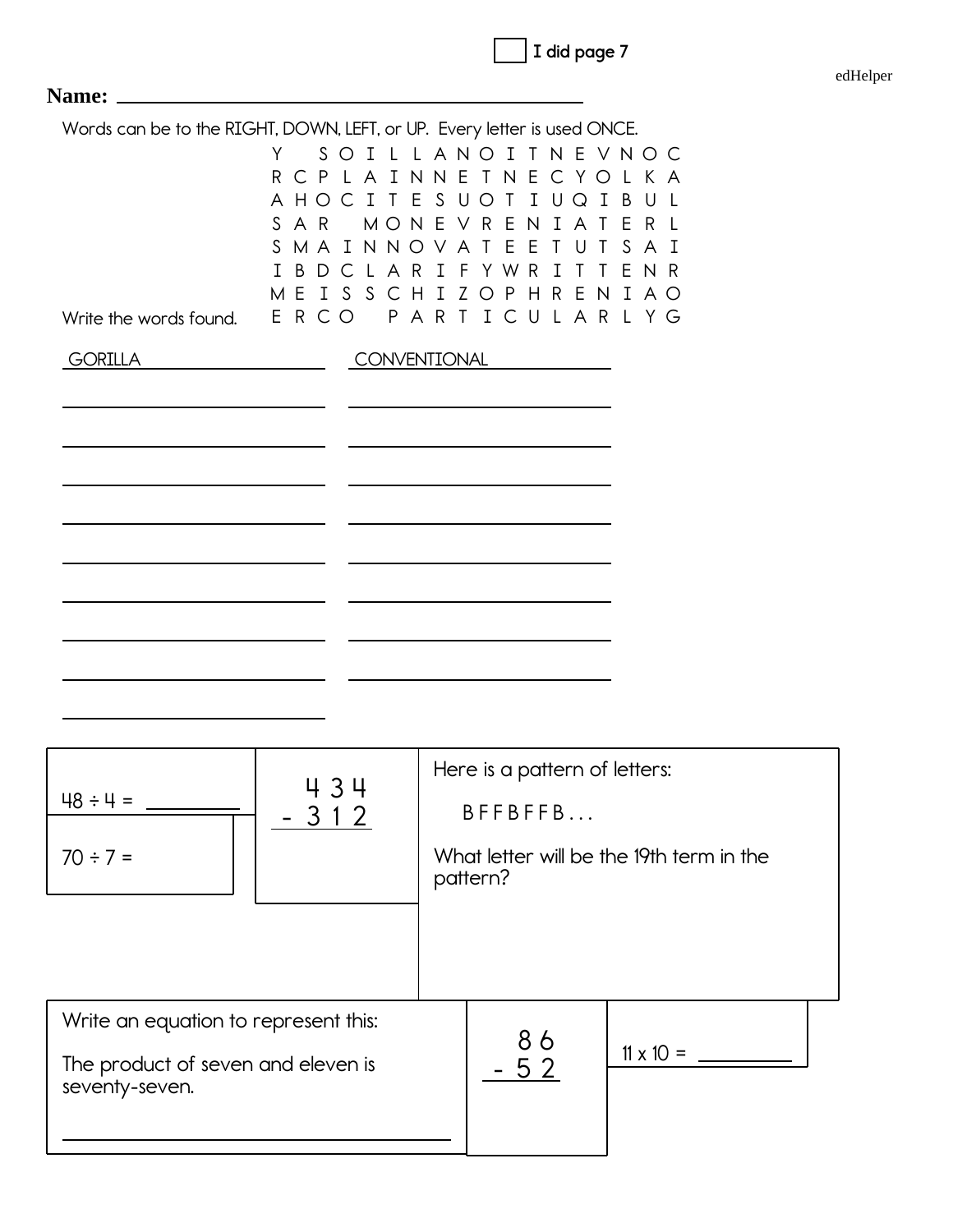| I did page 8 |  |
|--------------|--|
|              |  |

#### **Name:**

 $6.$   $\qquad$ 

Circle words to the RIGHT or DOWN. When you are done, use the letters that are left to find a mystery word. Put a square around each letter left over. The first 2 letters that do not form a word are rectangled.

|                                                                                                                                                                                                                                                                                                                                                                                                                                                                        | L   B A N Q U E T A R G U M E N T                                                                         |  |
|------------------------------------------------------------------------------------------------------------------------------------------------------------------------------------------------------------------------------------------------------------------------------------------------------------------------------------------------------------------------------------------------------------------------------------------------------------------------|-----------------------------------------------------------------------------------------------------------|--|
|                                                                                                                                                                                                                                                                                                                                                                                                                                                                        | MVISIONARY<br>I<br>M[Y]<br>EMEANWHILE<br>$\mathsf{N}$                                                     |  |
|                                                                                                                                                                                                                                                                                                                                                                                                                                                                        | IPM VITALSRC<br>A<br>$\top$<br>R                                                                          |  |
|                                                                                                                                                                                                                                                                                                                                                                                                                                                                        | G<br>EEDROSHRIL<br>I E<br>ANGAORDELUXE<br>N<br>E C W                                                      |  |
|                                                                                                                                                                                                                                                                                                                                                                                                                                                                        | RTRMGA HUMANSER<br>O                                                                                      |  |
|                                                                                                                                                                                                                                                                                                                                                                                                                                                                        | I A I A R B P U N I S H<br>$I$ I<br>$\top$                                                                |  |
|                                                                                                                                                                                                                                                                                                                                                                                                                                                                        | SITGAL PIECEAVS<br>I.<br>A E L Y E M E L O F T Y E T                                                      |  |
| Write the words found.                                                                                                                                                                                                                                                                                                                                                                                                                                                 |                                                                                                           |  |
|                                                                                                                                                                                                                                                                                                                                                                                                                                                                        |                                                                                                           |  |
|                                                                                                                                                                                                                                                                                                                                                                                                                                                                        |                                                                                                           |  |
|                                                                                                                                                                                                                                                                                                                                                                                                                                                                        |                                                                                                           |  |
|                                                                                                                                                                                                                                                                                                                                                                                                                                                                        |                                                                                                           |  |
|                                                                                                                                                                                                                                                                                                                                                                                                                                                                        |                                                                                                           |  |
|                                                                                                                                                                                                                                                                                                                                                                                                                                                                        |                                                                                                           |  |
|                                                                                                                                                                                                                                                                                                                                                                                                                                                                        |                                                                                                           |  |
|                                                                                                                                                                                                                                                                                                                                                                                                                                                                        |                                                                                                           |  |
|                                                                                                                                                                                                                                                                                                                                                                                                                                                                        | The secret word is all that is left. It consists of all the letters that did not form a word. What is it? |  |
|                                                                                                                                                                                                                                                                                                                                                                                                                                                                        |                                                                                                           |  |
|                                                                                                                                                                                                                                                                                                                                                                                                                                                                        | Y                                                                                                         |  |
|                                                                                                                                                                                                                                                                                                                                                                                                                                                                        |                                                                                                           |  |
|                                                                                                                                                                                                                                                                                                                                                                                                                                                                        | Using the words from the puzzle, write a different word on each line. Explain what it means.              |  |
| $1.$ $\overline{\phantom{a}}$ $\overline{\phantom{a}}$ $\overline{\phantom{a}}$ $\overline{\phantom{a}}$ $\overline{\phantom{a}}$ $\overline{\phantom{a}}$ $\overline{\phantom{a}}$ $\overline{\phantom{a}}$ $\overline{\phantom{a}}$ $\overline{\phantom{a}}$ $\overline{\phantom{a}}$ $\overline{\phantom{a}}$ $\overline{\phantom{a}}$ $\overline{\phantom{a}}$ $\overline{\phantom{a}}$ $\overline{\phantom{a}}$ $\overline{\phantom{a}}$ $\overline{\phantom{a}}$ |                                                                                                           |  |
|                                                                                                                                                                                                                                                                                                                                                                                                                                                                        |                                                                                                           |  |
|                                                                                                                                                                                                                                                                                                                                                                                                                                                                        | $2.$ $\overline{\phantom{a}}$                                                                             |  |
| $\begin{array}{c}\n3.\n\end{array}$                                                                                                                                                                                                                                                                                                                                                                                                                                    |                                                                                                           |  |
|                                                                                                                                                                                                                                                                                                                                                                                                                                                                        |                                                                                                           |  |
|                                                                                                                                                                                                                                                                                                                                                                                                                                                                        |                                                                                                           |  |
|                                                                                                                                                                                                                                                                                                                                                                                                                                                                        |                                                                                                           |  |